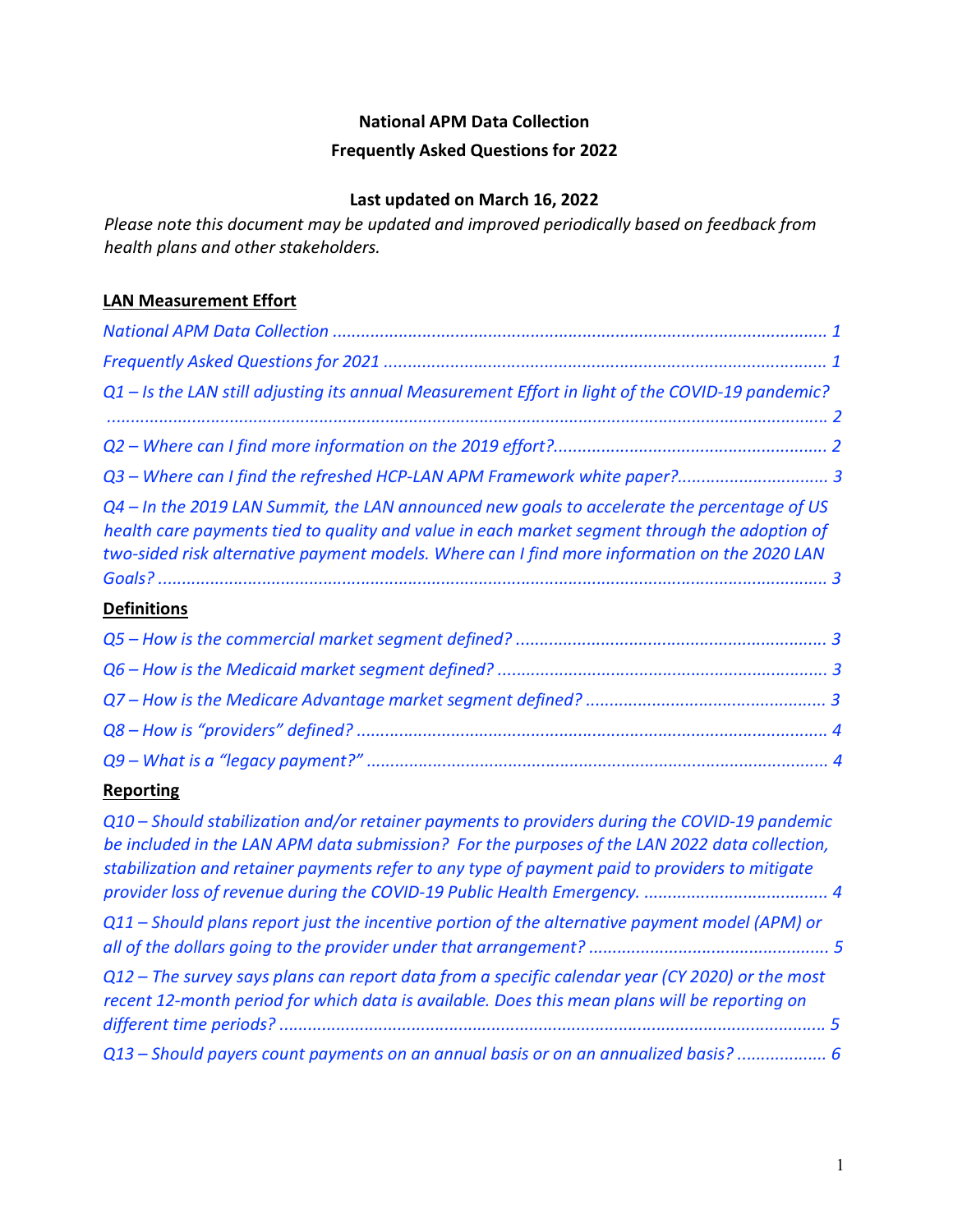| Q14 - Should payers use paid dates or date of service to determine whether to include payments                                                                                      |
|-------------------------------------------------------------------------------------------------------------------------------------------------------------------------------------|
|                                                                                                                                                                                     |
| Q16 - What should be counted in the numerator if an entity or provider is responsible for all of a                                                                                  |
|                                                                                                                                                                                     |
|                                                                                                                                                                                     |
| <b>APM Categorization</b>                                                                                                                                                           |
| Q18 - There are a lot of categories and subcategories. Is there an expectation that plans will have                                                                                 |
| Q19 - How would a pay-for-performance (P4P) contract that affects the future fee-for-service                                                                                        |
| Q20 - What is the difference between traditional shared savings and utilization-based shared                                                                                        |
| Q21 - What are the differences between the three population-based payment arrangement                                                                                               |
| Q22 - Does the LAN Framework have a minimum dollar threshold for prospective, population<br>based payments (e.g., Per member per month [PMPM] payments) to classify as a Category 4 |
| Q23 - What qualifies as a subcategory 4C, integrated finance and delivery system payments? 9                                                                                        |
| <b>Health Plans Data</b>                                                                                                                                                            |
| Q24 - Does the health plan count covered members and dollars in APMs that another health plan                                                                                       |
|                                                                                                                                                                                     |
| Q26 - Which types of health care spending for long-term services and supports (LTSS) should be                                                                                      |
| Q27 - What does it mean if an entity "opts-in" or says "yes" to identify itself as a participant of                                                                                 |

**Q1 – Is the LAN still adjusting its annual Measurement Effort in light of the COVID-19 pandemic?** 

 $A1 -$ 

the LAN is resuming its regular annual Measurement Effort for the Spring of 2022 (collecting 2021 APM data). 2021 APM results will be released in Q4 2022.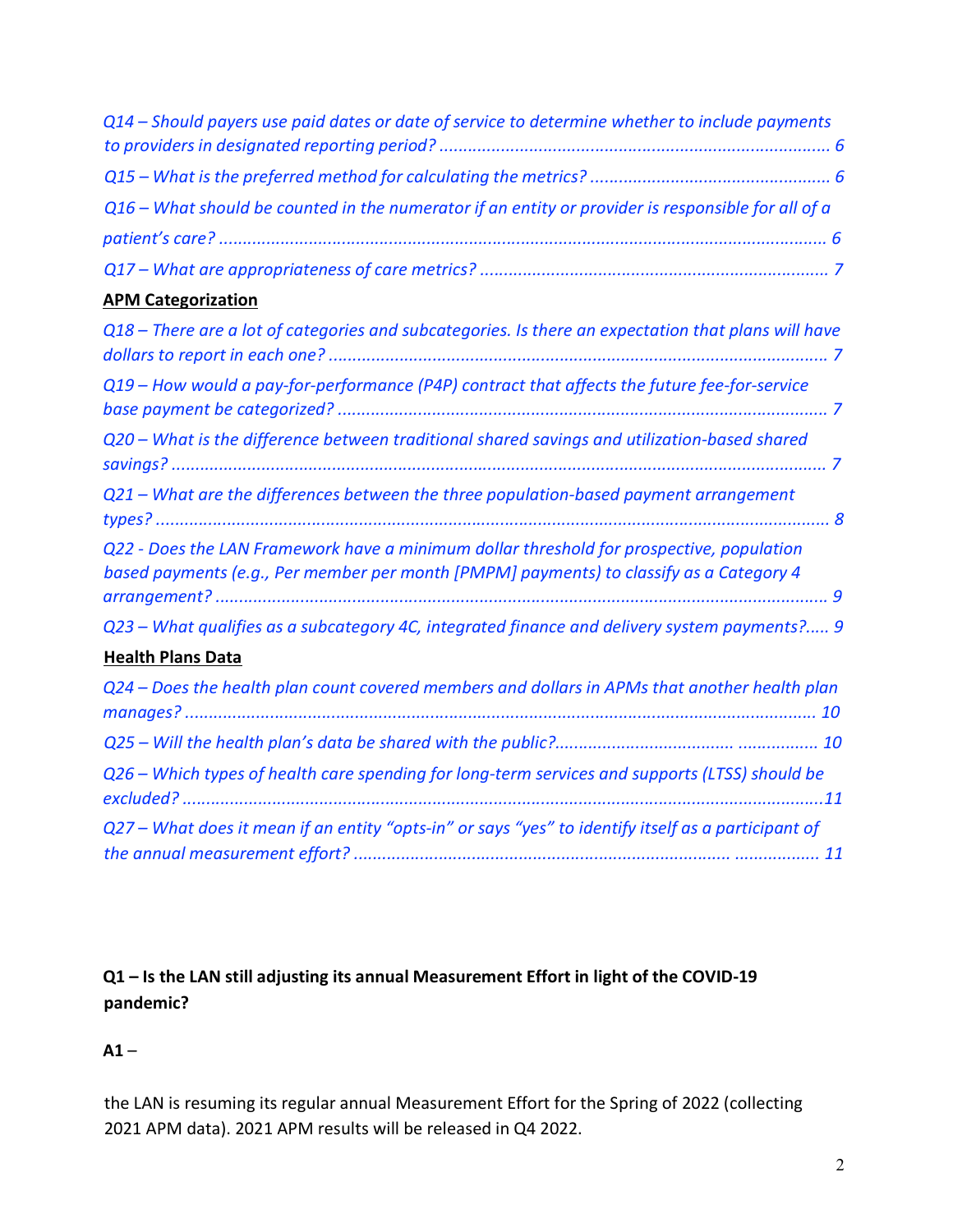### **Q2 – Where can I find more information on the 2020 and 2021 effort?**

**A2 –** The full report and additional information on the 2020 and 2021 effort, based on 2019 and 2020 APM data, can be found at the [LAN Measurement Effort website.](https://hcp-lan.org/apm-measurement-effort/) 

#### **Q3 – Where can I find the refreshed HCP-LAN APM Framework white paper?**

**A3 –** Follow this link to the [Refreshed APM Framework White Paper,](http://hcp-lan.org/workproducts/apm-refresh-whitepaper-final.pdf) [p](http://hcp-lan.org/workproducts/apm-refresh-whitepaper-final.pdf)ublished in 2017. The 2018 Measurement Effort marked the first time that the LAN used the Refreshed Framework. Please review this document for questions related to examples of subcategories or distinctions between categories.

## **Q4 – In the 2019 LAN Summit, the LAN announced new goals to accelerate the percentage of US health care payments tied to quality and value in each market segment through the adoption of two-sided risk alternative payment models. Where can I find more information on the 2019 LAN APM Goals?**

**A4 –** Please see the HCP-LAN website to learn more about the 2022 LAN APM Goals, including downloadable resources on the goals. <https://hcp-lan.org/faqs/>

#### **Q5 – How is the commercial market segment defined?**

**A5 –** For the purposes of this survey, the commercial market segment includes individual, small group, large group, fully insured, self-funded and exchange business. To the extent a health plan provides benefits for the Federal Employee Health Benefit (FEHB) program, state active employee programs, and/or an exchange, this business should be considered commercial and included in the survey. Responses to the survey will reflect dollars paid for medical, behavioral health, and pharmacy benefits (to the extent possible) in CY 2021 or the most recent 12-month period for which data is available. Spending for dental and vision services are excluded. See "General Information" tab in the Excel workbook for more information.

#### **Q6 – How is the Medicaid market segment defined?**

**A6 –** For the purposes of this survey, the Medicaid market segment includes both business with a state to provide health benefits to Medicaid eligible individuals and state-run programs themselves. Data submitted for this survey should exclude the following: health care spending for dual-eligible beneficiaries, health care spending for long-term services and supports (LTSS), spending for dental and vision services, and disproportionate share (DSH) payments for hospitals. Responses to the survey will reflect dollars paid for medical, behavioral health, and pharmacy benefits (to the extent possible) in CY 2021 or the most recent 12-month period for which data is available. See "General Information" tab in the Excel workbook for more information.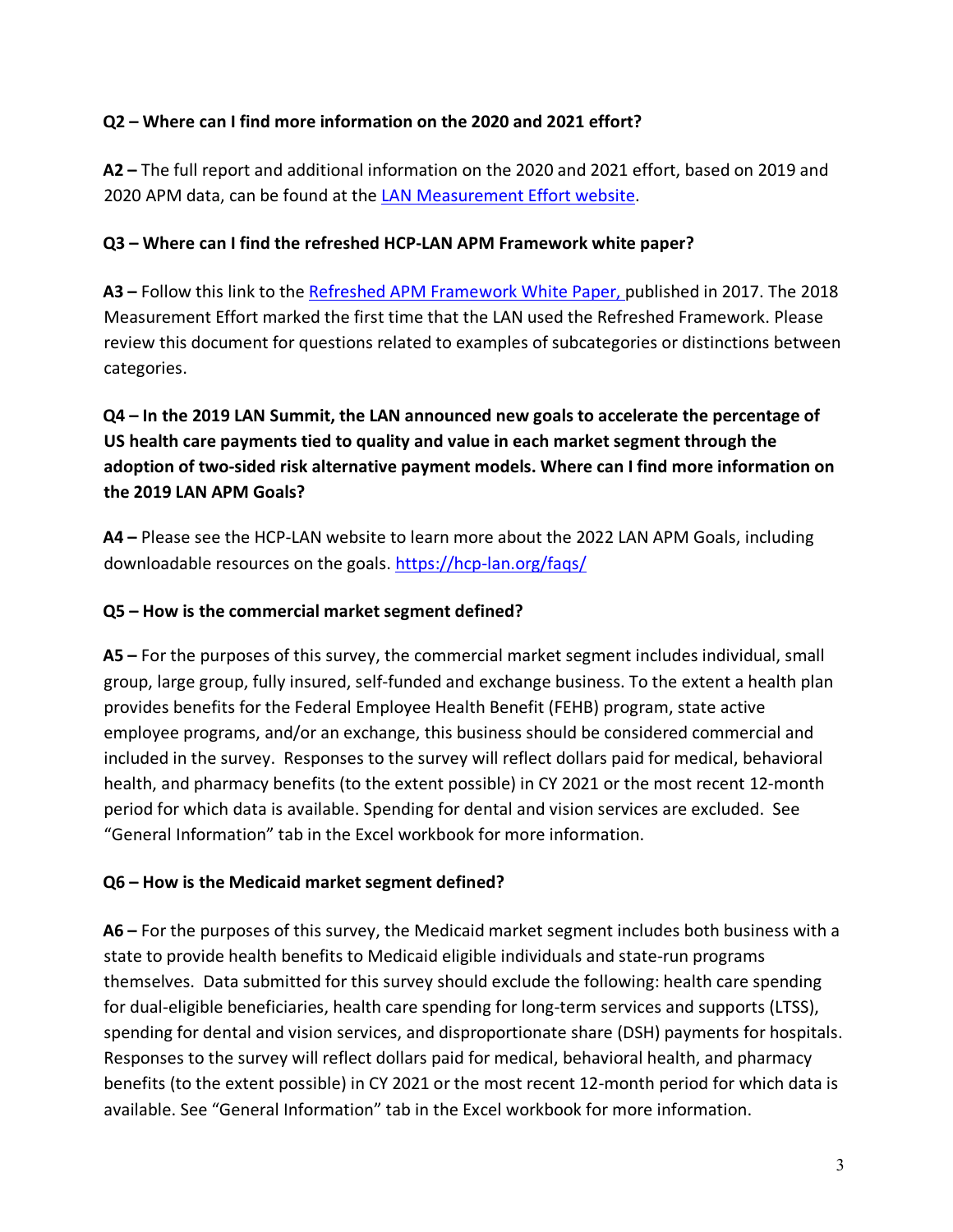#### **Q7 – How is the Medicare Advantage market segment defined?**

**A7** – For the purposes of this survey, the Medicare Advantage market segment includes a type of Medicare health plan offered by a private company that contracts with Medicare to provide all Part A and Part B benefits. Medicare Advantage Plans include Health Maintenance Organizations, Preferred Provider Organizations, Private Fee-for-Service Plans, and Special Needs Plans. To the extent the Medicare Advantage plan has Part D or drug spending under its operations, it should include this information in its response. Responses to the survey will reflect dollars paid for Medicare Advantage beneficiaries' (including dual eligible beneficiaries) medical, behavioral health, and pharmacy benefits (to the extent possible) in CY 2021 or the most recent 12-month period for which data is available. Dental and vision services are excluded. See "General Information" tab in the Excel workbook for more information.

### **Q8 – How is "providers" defined?**

**A8 –** For the purposes of this survey, "providers" include all health care providers for whom there is health care spending. This includes, for example, pharmacy, behavioral health, and durable medical equipment (DME) spending in addition to physicians, hospitals and other traditional health care providers, and does not include dental and vision. If the plan does not provide a pharmacy benefit or behavioral health benefit (e.g. those services are provided by a different health plan or entity) and therefore does not spend dollars on these services, it should input 0 dollars for those services. There are cells on the "General Information" tab of the survey where the plan can indicate whether it is including the pharmacy benefit or behavioral health in their response and, if so, what percent of the spending either or both represent.

### **Q9 – What is a "legacy payment?"**

**A9 –** For the purposes of this survey, "legacy payment" includes any payment that does not include a quality component. Examples include: traditional fee-for-service payment, diagnosisrelated group (DRG) payments, and traditional capitation without quality. Following the [Refreshed APM Framework,](http://hcp-lan.org/workproducts/apm-refresh-whitepaper-final.pdf) [l](http://hcp-lan.org/workproducts/apm-refresh-whitepaper-final.pdf)egacy payments fall into category 1.

**Q10 – Should stabilization payments and/or retainer payments to providers during the COVID-19 pandemic be included in the LAN APM data submission? For the purposes of the LAN 2022 data collection, stabilization and retainer payments refer to any type of payment paid to providers to mitigate provider loss of revenue during the COVID-19 Public Health Emergency.** 

**A10 –** Yes, please include stabilization and retainer payments to providers that were paid during the reporting period (Calendar Year 2021) in your 2022 LAN APM data submission.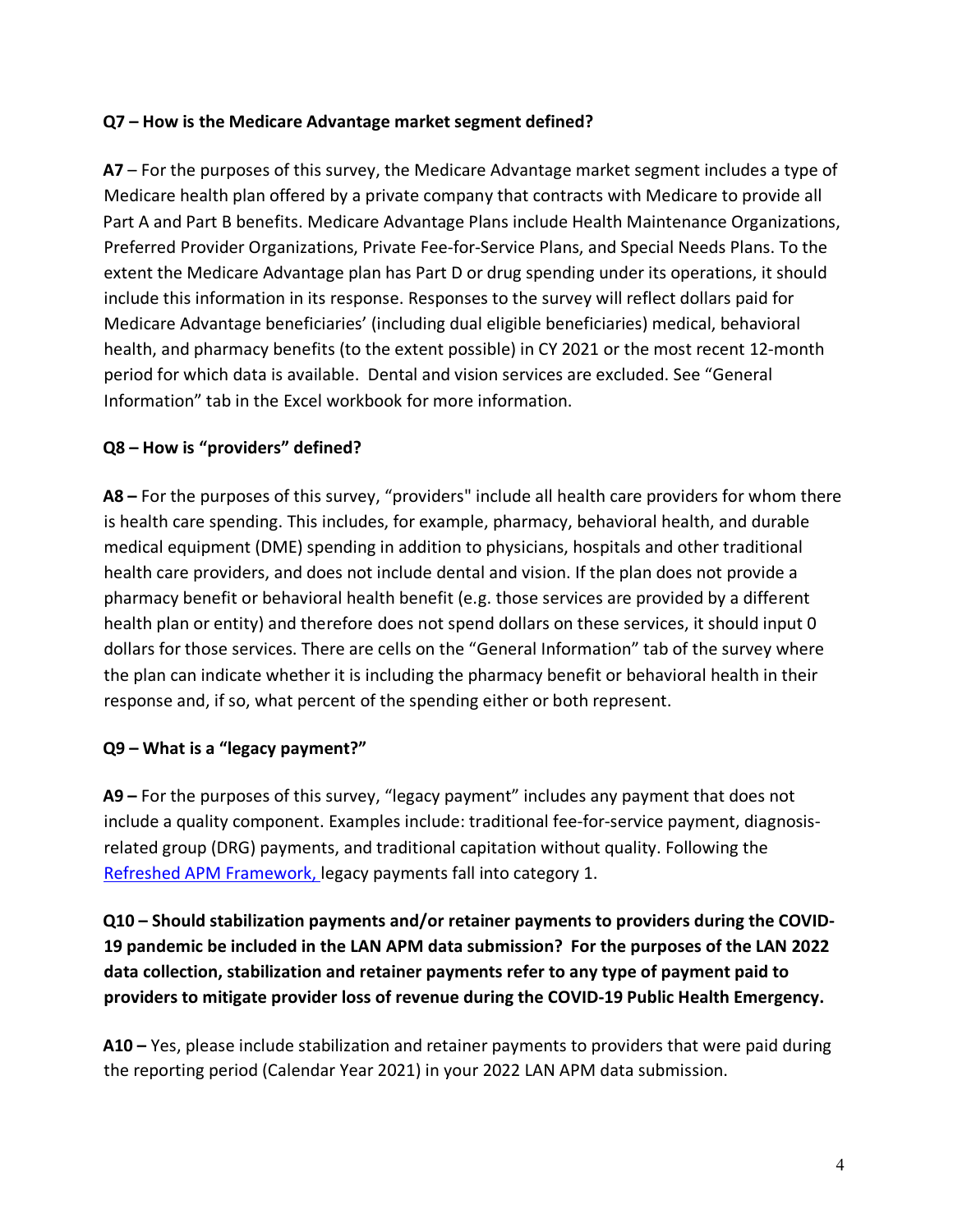The stabilization payments should be categorized according to the LAN APM Framework, to the extent possible. Based on public reports, the LAN suspects that stabilization payments are best categorized as 2A- Foundational Spending. According to the LAN's definitions, foundational spending includes, but is not limited to, payments to improve care delivery such as outreach and care coordination/management; after-hour availability; patient communication enhancements; health IT infrastructure use. Such payments may come in the form of care/case management fees, medical home payments, infrastructure payments, meaningful use payments and/or per episode fees for specialists.

While stabilization payments may not fit squarely into the examples in the LAN's definition (e.g., stabilization payments might have covered payroll or prevented practices from laying off staff), the LAN recognizes these payments as "foundational" because these payments were used to stabilize providers when there was a drop in utilization during the pandemic. Please reach out to the LAN Measurement team if you have questions about how to categorize the stabilization payments.

Additionally, please use the open answer field in the 2022 LAN Survey related to "assumptions, qualifications, considerations, or limitations" to provide additional details about the COVID-19 provider stabilization payments that your organization has included in its data submission. For example, if all your organization's 2A dollars were stabilization payments, please indicate this. If only a portion of your organization's 2A payments were stabilization payments, please provide the approximate percentage attributed to stabilization payments. Given the unprecedented public health events in 2021, the information provided in the open field question will help the LAN understand COVID-19's impact on provider payment in 2021.

# **Q11 – Should plans report just the incentive portion of the alternative payment model (APM) or all of the dollars going to the provider under that arrangement?**

**A11 –** Plans should report the total dollars, which includes the underlying payment plus any incentive, such as fee-for-service with a bonus for performance (P4P), fee-for-service and savings that were shared with providers, etc. For APMs in which the provider is responsible for the total cost of a member or beneficiary's health care, the total costs incurred by the member or beneficiary covered under that plan should be included in the numerator. See Q16 for more detail.

# **Q12 – The survey says plans can report data from a specific calendar year (CY 2021) or the most recent 12-month period for which data is available. Does this mean plans will be reporting on different time periods?**

**A12 –** Potentially. Given the timing of this survey, some plans may not have access to final CY 2020 data to report. Under these circumstances, the plan should report the most recent 12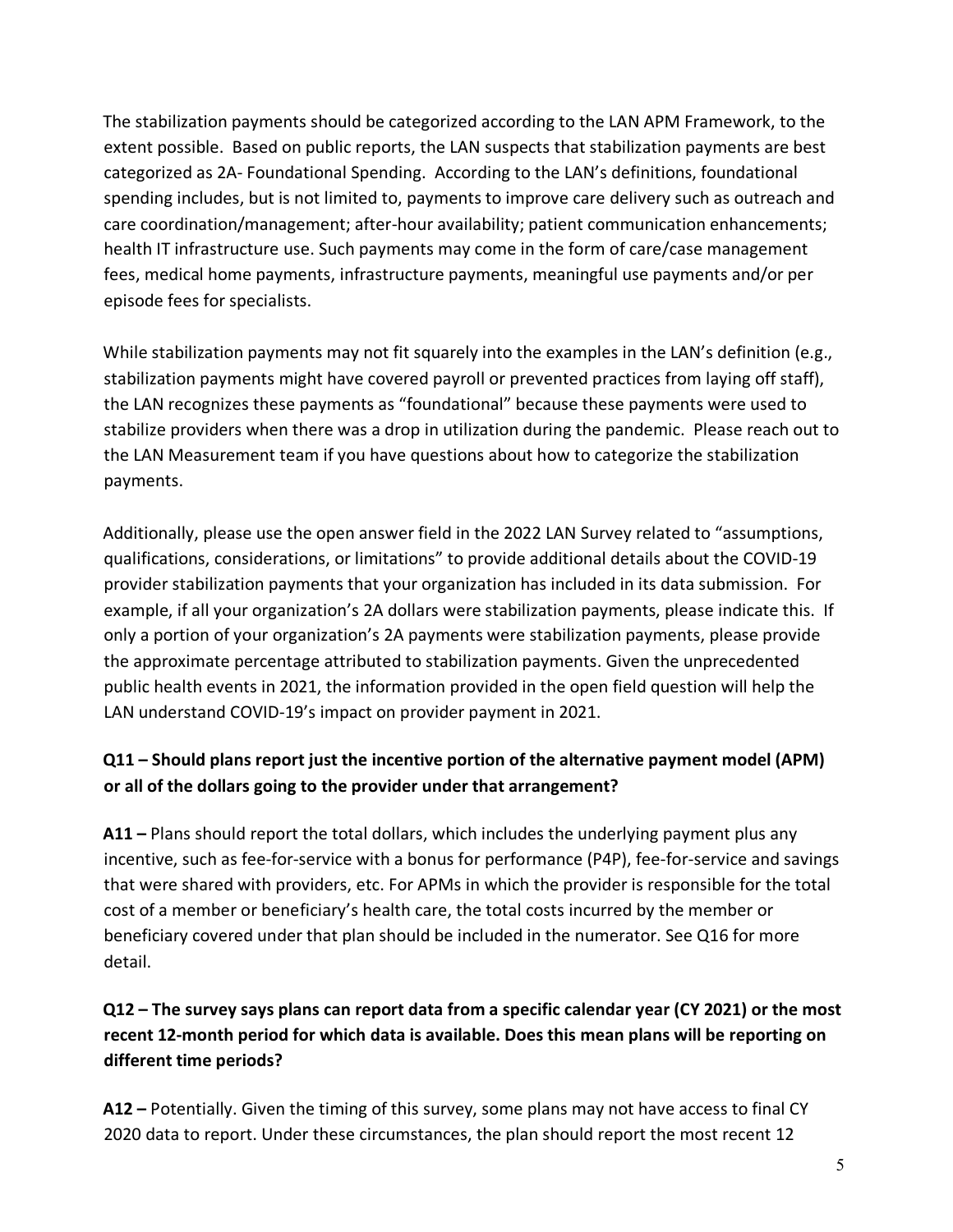months for which it has data (e.g., November 2020 – October 2021). Under the "General Information" tab, we ask plans whether they are using CY 2021 data or a different 12-month period. If a plan reports data using the most recent 12-month approach, it must specify the term and use this same 12-month period for all metrics. Differing reporting periods will be addressed in communicating the findings of this measurement effort such that it is clear what proportion of spending was reported in any explicitly identified reporting period, and the range of reporting periods included in any more global statement.

#### **Q13 – Should payers count payments on an annual basis or on an annualized basis?**

**A13 –** Annual. For example, if the payer enters into a shared savings contract effective August 1, 2021, the plan should report the total dollars paid to that provider under the shared savings arrangement from August 1, 2021– December 31, 20201whereas it would report dollars paid to the provider between January 1, 2021 and July 30, 2021 under as Category 1. Remember, plans are to report ALL the dollars flowing through that payment arrangement, not just the bonus or savings. The bonus or savings amounts may not be reconciled for some time, so it is acceptable for the plan to estimate the bonus or savings payment amount (if any).

## **Q14 – Should payers use paid dates or date of service to determine whether to include payments to providers in designated reporting period?**

**A14 –** Payers should use date of service if the claims are included in the designated reporting period.

### **Q15 – What is the preferred method for calculating the metrics?**

**A15 –** The metrics should report actual dollars paid to providers through APMs in CY 2021 or during the specified time period. For example, if a provider is paid \$120,000 for the entire year but entered a shared savings contract with the plan on July 1, 2021, the payments the provider received from January 1, 2021 through June 31, 2021 (\$60,000) would be reported as fee-forservice and the payments the provider received from July 1, 2021 through December 31, 2021 (\$60,000) would be reported as shared savings, if the reporting period is for CY 2021. Another acceptable approach is annualizing dollars paid in APMs based on a point in time, e.g., on a single day such as December 31, 2021, **only if** the APM contract existed for the **full 12-month period**. For example, a provider in a shared savings arrangement received \$300 (a combination of \$285 base payment plus \$15 in shared savings), which, if multiplied by 365 (annualized), would be reported as \$109,500 in shared savings CY 2021. An unacceptable approach is counting all of dollars paid to the provider as being in APMs for the entire year, regardless of when the contract was executed (e.g., considering the first example, counting \$120,000 in shared savings even though the contract was only in place for half of the reporting year). NOTE: this method is much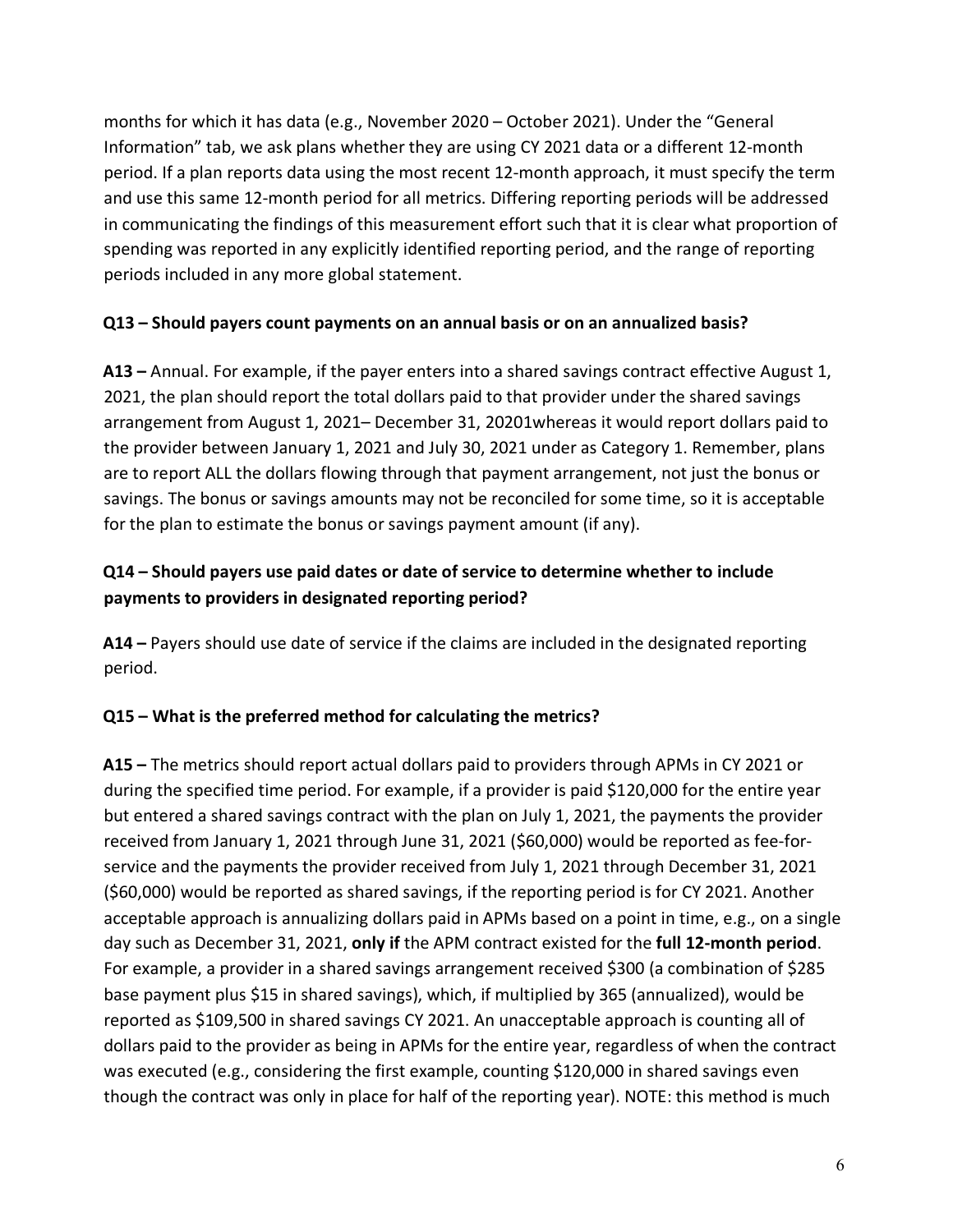more vulnerable to variation from actual spending depending on the representativeness of the time period annualized.

# **Q16 – What should be counted in the numerator if an entity or provider is responsible for all a patient's care?**

**A16 –** If a plan (commercial, Medicaid, or MA) operates an APM where a physician group, primary care physician, or other physician is held responsible for ALL the attributed member's health care spending, including outpatient, inpatient, specialists, pharmacy, out-of- network, etc., all of the dollars associated with the attributed members can be included in the numerator.

## **Q17 – What are appropriateness of care metrics?**

**A17 –** Appropriate care measures are metrics that are based on evidence-based guidelines and comparative effectiveness research. Such measures assess how well providers avoid unnecessarily costly, harmful, and unnecessary procedures These measures also address patients' goals, prognoses, and needs; and they reflect the outcome of shared decision-making among patients, caregivers, and clinicians (e.g., Choosing Wisely measures). Some examples of appropriate care measures include, but are not limited to: unnecessary readmissions, preventable admissions, unnecessary imaging, appropriate medication use.

Measures of appropriate care are required for a payment method to qualify as a Category 3 or 4 APM to ensure providers are incentivized to reduce/eliminate care that is wasteful and potentially harmful to patients. Appropriate care measures also ensure providers do not withhold necessary care and are incentivized to provide necessary care.

## **Q18 – There are a lot of categories and subcategories. Is there an expectation that plans will have dollars to report in each one?**

**A18 –** No; however, most, if not all plans, will report some dollars under Category 1. In most cases, plans are experimenting with different payment methods that span across Categories 2 through 4. Plans should report the alternative payment models they had in effect in the specified reporting period. For example, a plan may have FFS-based shared risk arrangements *planned* for 2023, but if they did not have any of those arrangements effective during the reporting period (CY 2021, for example), then the plan would report \$0.00 under the FFS-based shared risk item under Category 3.

**Q19 – How would a pay-for-performance (P4P) contract that affects the future fee-for-service base payment be categorized?**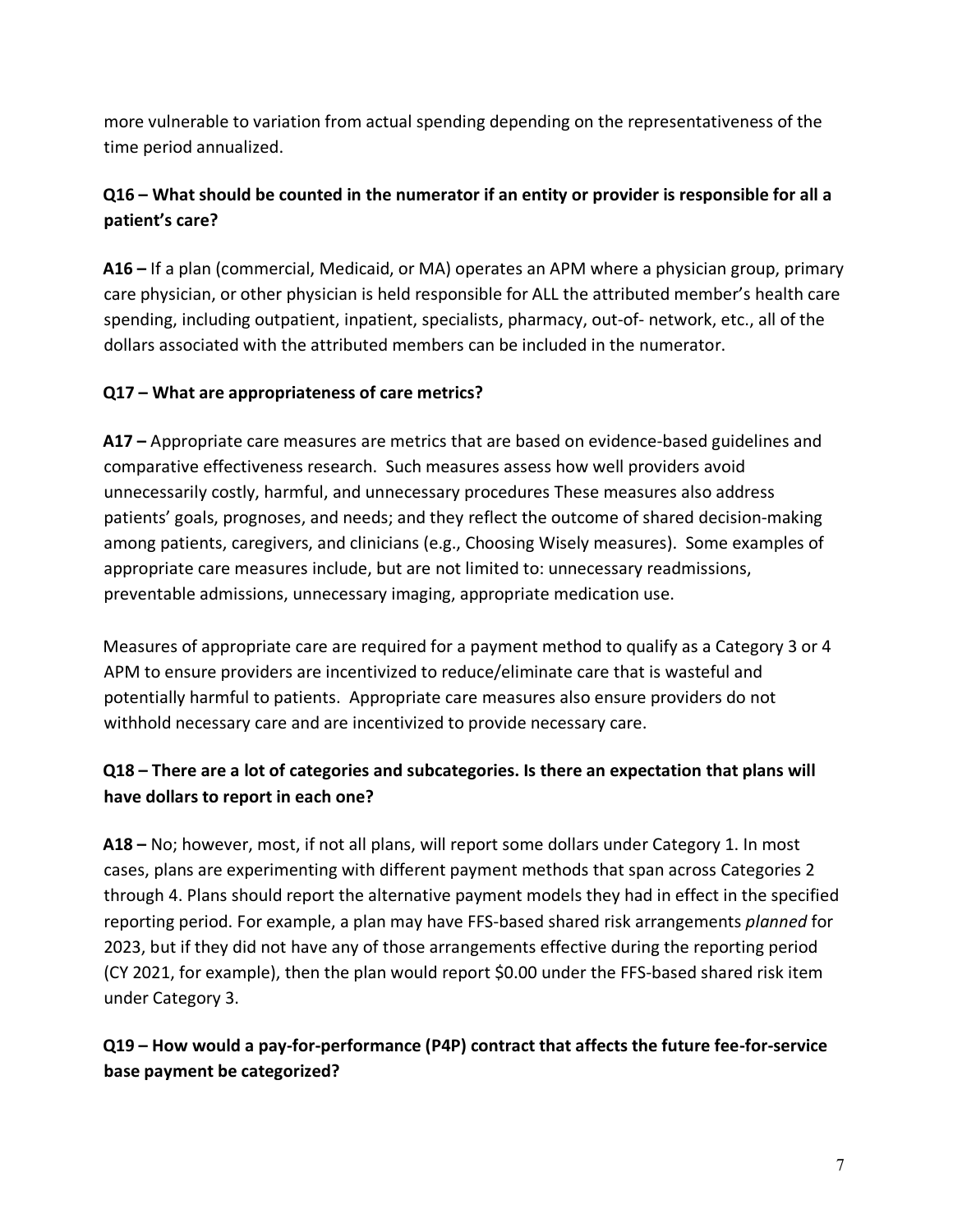**A19 –** According to the refreshed Framework [\(Page](http://hcp-lan.org/workproducts/apm-refresh-whitepaper-final.pdf) [2](http://hcp-lan.org/workproducts/apm-refresh-whitepaper-final.pdf)5), this arrangement is aligned to Category 2C.

# **Q20 – What is the difference between traditional shared savings and utilization-based shared savings?**

**A20 –** Both traditional shared savings and utilization-based shared savings allow providers to share in a portion of any savings they generate as long as they meet pre-established quality targets.

*Traditional shared savings (3A):* Requires that providers meet a pre-established set target for spending. Traditional shared savings provides an upside only financial incentive for providers or provider entities to reduce unnecessary spending for a defined population or patients or an episode of care, and to meet quality targets.

*Utilization-based shared savings (3A):* Requires that providers meet pre-established utilization targets that produce savings (e.g., Medicare CPC+ Track 1 program). There are no financial targets in these arrangements; instead, there are utilization targets that impact a significant portion of the total cost of care. Examples of utilization measures include, but are not limited to: emergency department utilization, inpatient admissions, and readmissions. Utilization-based shared savings provides an upside only financial incentive for providers or provider entities to reduce unnecessary care or utilization for a defined population of patients or an episode of care, and to meet quality targets.

The refreshed Framework notes that utilization measures can provide strong proxies for total cost of care (TCOC) and can take the place of formal financial benchmarks or spending targets. Improvement on utilization metrics, which could be either increased utilization where services are underutilized or decreased utilization where unnecessary services are over-utilized, is expected to improve quality while decreasing costs. To the extent the health plan has an APM program modeled after the CPC+ Track 1 program or has designed a similar program where utilization measures are a strong proxy for financial benchmarks, these programs can be categorized in the utilization-based shared savings payment method, in the 3A subcategory.

## **Q21 – What are the differences between the three population-based payment arrangement types?**

**A21 –** All population-based payment methods are paid on a per member per month (PMPM) basis for a given time period, such as a month or year, and are tied to quality performance. However, there are several distinctions among the various population-based payment methods.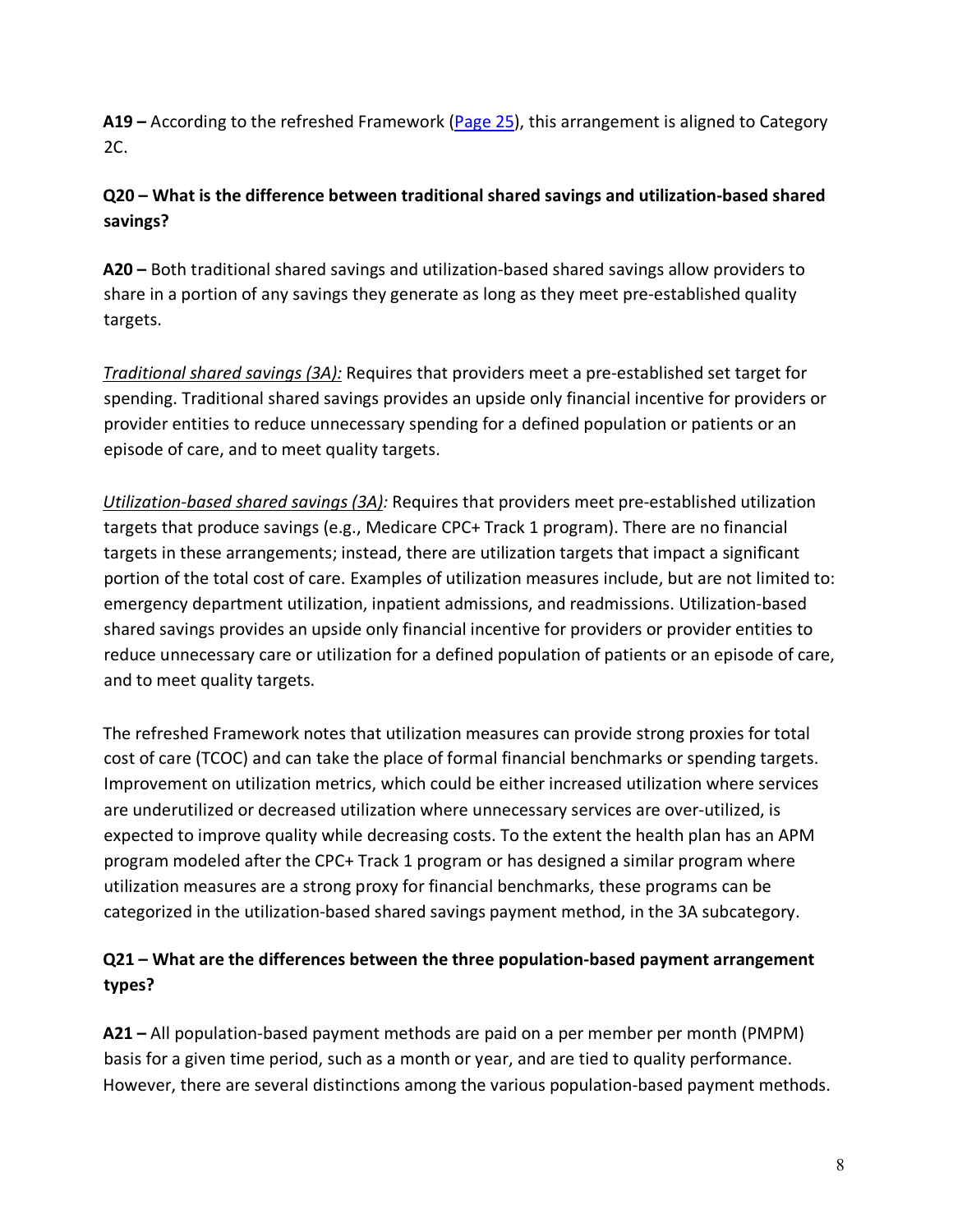*Full or percent of premium population-based payment tied to quality (4B)*: A per member per month (PMPM) payment for all of the care (e.g., inpatient, outpatient, specialists, pharmacy, outof-network, etc.) that attributed members receive. The other two population-based payment arrangement types are not comprehensive and do not cover all of the health care that an attributed member receives.

*Condition-specific population-based payment tied to quality (4A):* A per member per month (PMPM) payment to providers for inpatient and outpatient care that an attributed member population may receive for a particular condition (e.g., diabetes) in a given time period, such as a month or year, including inpatient care and facility fees.

Capitation payments that exclusively cover primary care, such as those used to support Patient Centered Medical Home or similar delivery system models, are considered Condition-specific population-based payment tied to quality (4A).

*Population-based payment that is not condition-specific tied to quality (4B):* A per member per month (PMPM) payment to providers for outpatient or professional services that an attributed member population may receive in a given time period, such as a month or year. The services for which the payment coverage is predefined and could cover primary, acute and post-acute care that is not specific to any particular condition.

# **Q22 - Does the LAN Framework have a minimum dollar threshold for prospective, population based payments (e.g., Per member per month [PMPM] payments) to classify as a Category 4 arrangement?**

**A22** - The LAN Framework does not include a dollar threshold for PMPMs to qualify as Category 4. Instead, the deciding factor is what services the PMPM payments cover.

The [Refreshed LAN Framework](http://hcp-lan.org/workproducts/apm-refresh-whitepaper-final.pdf) [s](http://hcp-lan.org/workproducts/apm-refresh-whitepaper-final.pdf)tates, "prospective payments are classified in Category 4A if they are prospective and population-based, and also cover all care delivered by particular types of clinicians" (page 28). An arrangement where a payer pays the provider prospective, population based payments (PMPM) for medical services signals a move away from the fee-for-service architecture and, therefore, has the quality of a Category 4 payment method.

By contrast, prospective payments in 2A are for infrastructure investments – not medical services. Understanding the distinction between the two  $(2A - infrastructure$  investments;  $4A$ care delivery) is the key to determining if a payment arrangement falls into Category 4.

### **Q23 – What qualifies as a subcategory 4C, integrated finance and delivery system payments?**

**A23 –** Payments in which the delivery system is integrated with the finance system and delivers comprehensive care. These integrated arrangements consist of either insurance companies that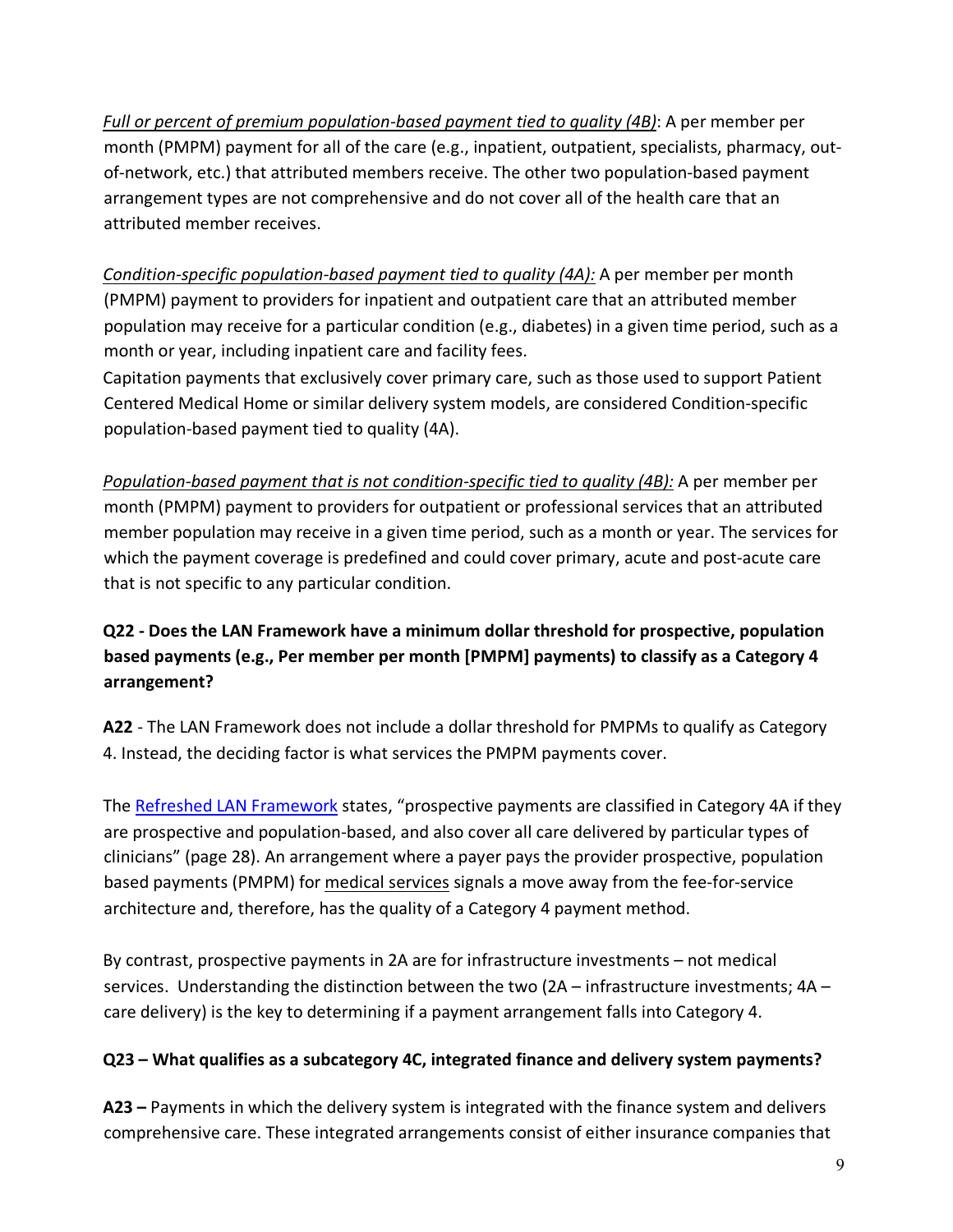own provider networks, delivery systems that offer their own insurance products, or payer and provider organizations that share a common governance structure, or payer and provider organizations that are engaged in mutually exclusive relationships.

Integrated finance and delivery systems often share information to guide more efficient and effective care, work in tandem to ensure that savings are reinvested in enhancing care delivery and health improvement, align incentives and strategies between payer and provider organizations, cascade incentive payments to individual clinicians, and work in the community to address upstream and structural determinants of health.

For the purposes of this data collection, "provider networks" and "delivery systems" are synonymous. Health plans/insurance companies that own provider networks should count the total dollars paid to these providers by the health plan in 4C. However, if the insurance company owns a provider network and rents or leases the network to another insurer, those dollars would not be categorized as 4C. Delivery systems that offer a health insurance product should count all of the dollars paid to the delivery system through that insurance product in 4C. In addition, health plans and delivery systems who enter into joint ventures with shared ownership, should count all dollars flowing between the plan and providers in these arrangements in 4C.

If an insurance company acquires a provider network in the middle of the reporting period (CY 2021 or most recent 12-month period for which there is data), the company should only report the dollars paid to the provider network after which it was acquired as 4C. Payments to the provider network prior to the acquisition should be categorized under the appropriate payment category.

## **Q24 – Does the health plan count covered members and dollars in APMs that another health plan manages?**

**A24 –** No. If the health plan does not directly manage those members, neither the lives nor dollars should be counted. The health plan that manages those lives should count those members and dollars, if it is participating in the data collection effort.

For example, Health Plan 1 of State A has a national employer account with the majority of its covered lives in State A, as well as some covered lives in State B. Under these circumstances, the employer's covered lives in State B are reported by Health Plan 2 of State B; Health Plan 1 of State A reports dollars and covered lives that it manages for the employer in State A. Health Plan 2 of State B reports dollars and covered lives that it manages for the employer in State B, even if some of the State B lives originated as part of the relationship with the employer in State A.

### **Q25 – Will the health plan's data be shared with the public?**